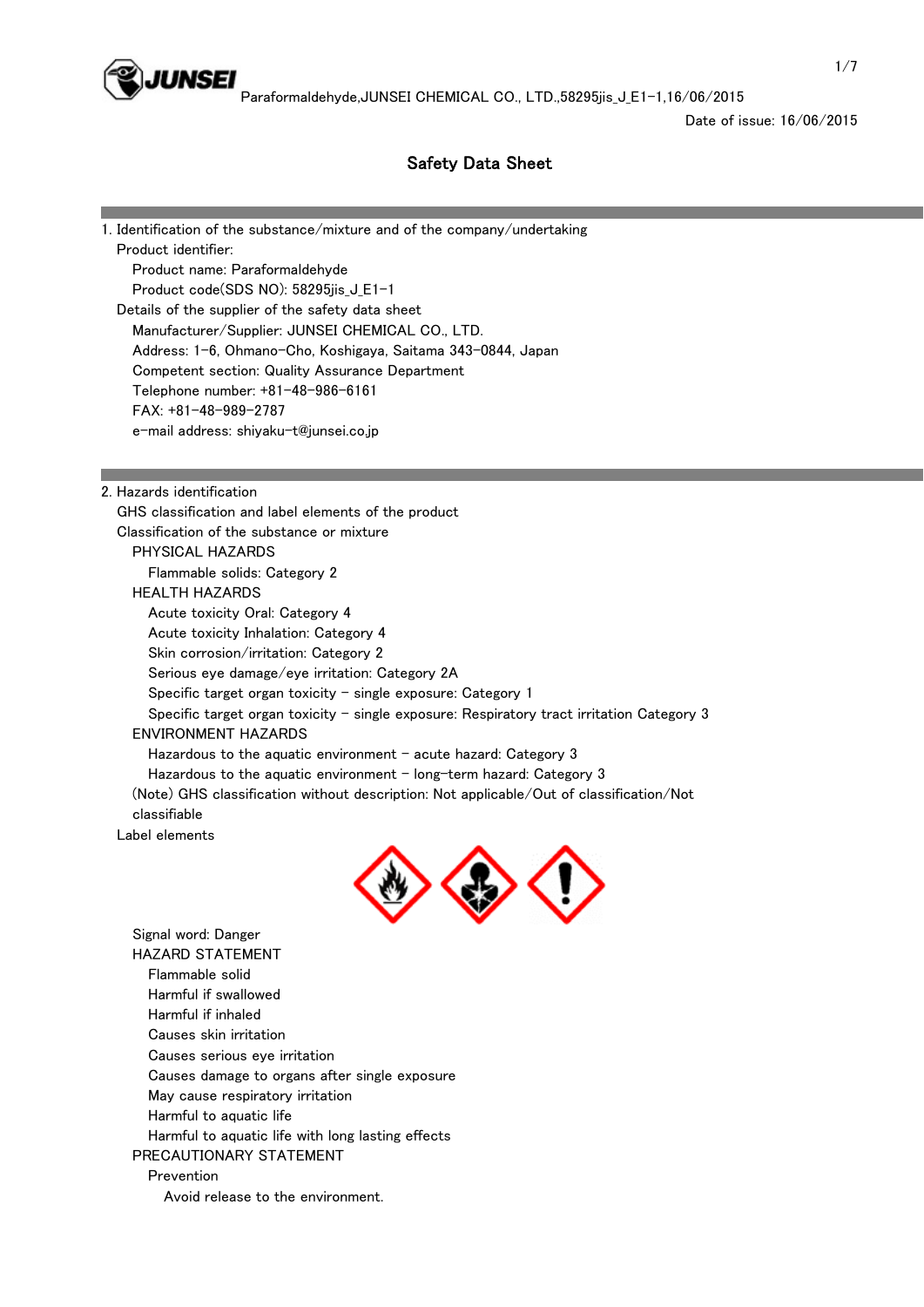

Keep away from heat/sparks/open flames/hot surfaces.  $-$  No smoking.

Ground/bond container and receiving equipment.

Use explosion-proof electrical/ventilating/lighting equipment.

Do not breathe dust/fume/gas/mist/vapors/spray.

Use only outdoors or in a well-ventilated area.

Wash contaminated parts thoroughly after handling.

Wear protective gloves and face protection.

Wear eye protection/face protection.

Do not eat, drink or smoke when using this product.

# Response

 In case of fire: Use appropriate media. Call a POISON CENTER or doctor/physician if you feel unwell. IF exposed or concerned: Call a POISON CENTER or doctor/physician. IF INHALED: Remove person to fresh air and keep comfortable for breathing. IF ON SKIN: Wash with plenty of soap and water. If skin irritation occurs: Get medical advice/attention. Take off contaminated clothing and wash it before reuse. IF IN EYES: Rinse cautiously with water for several minutes. Remove contact lenses, if present and easy to do. Continue rinsing. If eye irritation persists: Get medical advice/attention. Rinse mouth. IF SWALLOWED: Call a POISON CENTER or doctor/physician if you feel unwell. Storage Store in a well-ventilated place. Keep container tightly closed.

Store locked up.

## **Disposal**

Dispose of contents/container in accordance with local/national regulation.

Physical and Chemical hazards

Flammable solid. Vapor/air mixture may explode.

## 3. Composition/information on ingredients

Substance/Mixture:

## **Substance**

 Ingredient name:Paraformaldehyde Content(%):91  $\leq$  Chemical formula:HO(CH2O)nH n=8~100 Chemicals No, Japan:9-1941 CAS No.:30525-89-4

## 4. First-aid measures

 Descriptions of first-aid measures General measures Call a POISON CENTER or doctor/physician if you feel unwell. IF exposed or concerned: Call a POISON CENTER or doctor/physician. IF INHALED Remove person to fresh air and keep comfortable for breathing.

Call a POISON CENTER or doctor/physician if you feel unwell.

IF ON SKIN(or hair)

 Take off immediately all contaminated clothing. Rinse skin with water/shower. Wash with plenty of soap and water.

If skin irritation or rash occurs: Get medical advice/attention.

If skin irritation occurs: Get medical advice/attention.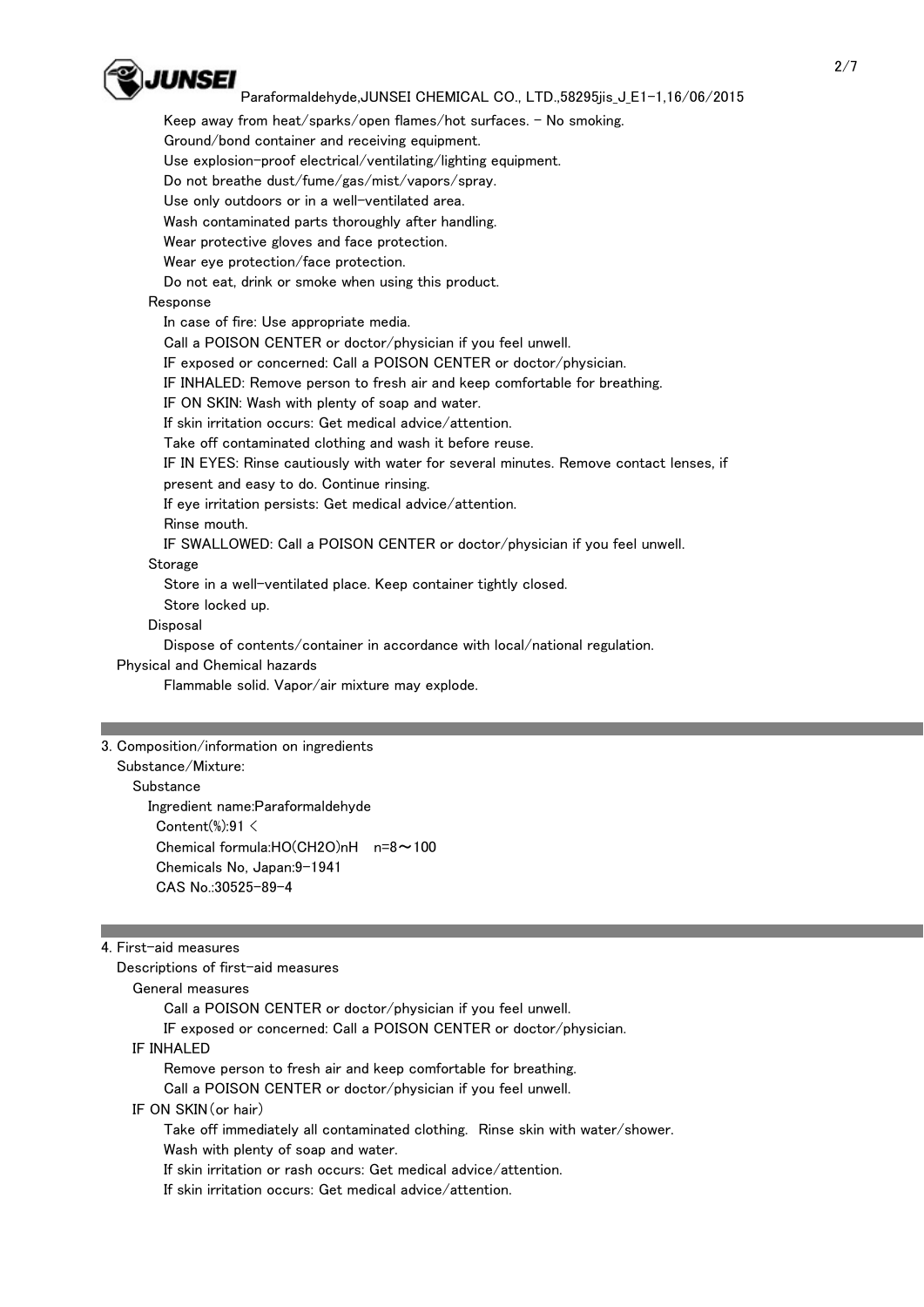

## IF IN EYES

Rinse cautiously with water for several minutes. Remove contact lenses, if present and easy

to do. Continue rinsing.

If eye irritation persists: Get medical advice/attention.

IF SWALLOWED

Rinse mouth. Do NOT induce vomiting.

Call a POISON CENTER or doctor/physician if you feel unwell.

## 5. Fire-fighting measures

#### Extinguishing media

Suitable extinguishing media

In case of fire, use water mist, foam, dry powder, CO2.

Specific hazards arising from the substance or mixture

#### Containers may explode when heated.

Fire may produce irritating, corrosive and/or toxic gases.

Runoff from fire control or dilution water may cause pollution.

## Advice for firefighters

Specific fire-fighting measures

Evacuate non-essential personnel to safe area.

Special protective equipment and precautions for fire-fighters

Wear fire/flame resistant/retardant clothing.

Wear cold insulating gloves/face shield/eye protection.

 Firefighters should wear self-contained breathing apparatus with full face peace operated positive pressure mode.

#### 6. Accidental release measures

Personnel precautions, protective equipment and emergency procedures

Ventilate area after material pick up is complete.

Wear proper protective equipment.

Environmental precautions

Avoid release to the rivers, lakes, ocean, groundwater.

Methods and materials for containment and cleaning up

Sweep up, place in a bag and hold for waste disposal.

Preventive measures for secondary accident

Collect spillage.

#### 7. Handling and storage

Precautions for safe handling

Preventive measures

(Exposure Control for handling personnel)

Do not breathe dust/fume/gas/mist/vapors/spray.

(Protective measures against fire & explosion)

Keep away from heat/sparks/open flames/hot surfaces. - No smoking.

Ground/bond container and receiving equipment.

Use explosion-proof electrical/ventilating/lighting equipment.

## Exhaust/ventilator

Exhaust/ventilator should be available.

Safety treatments

Avoid contact with skin.

Avoid contact with eyes.

Avoid breathing dust, vapor, mist, or gas.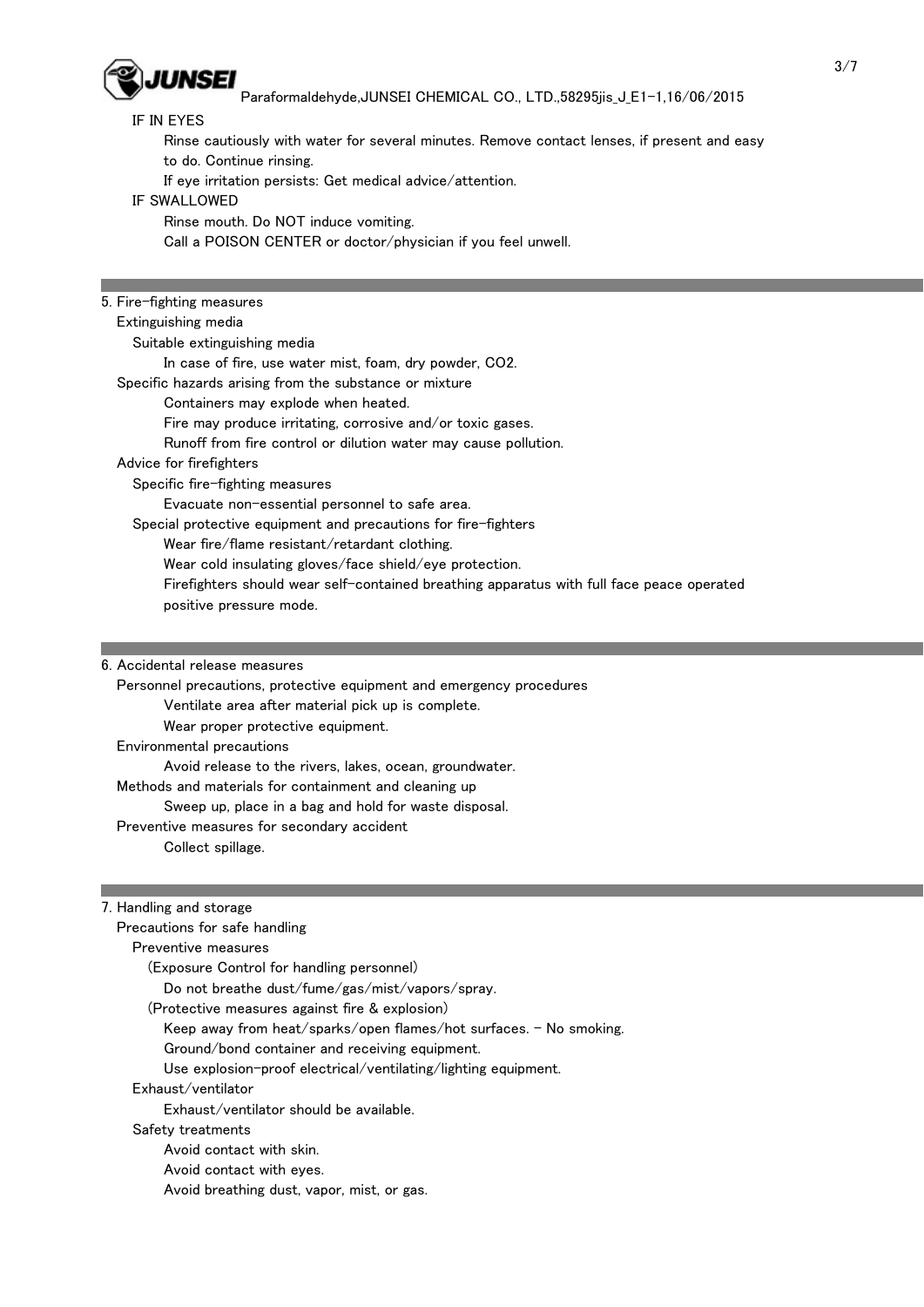

 Safety Measures/Incompatibility Use only outdoors or in a well-ventilated area. Wear protective gloves, protective clothing or face protection. Wear protective gloves and face protection. Wear eye protection/face protection. Use personal protective equipment as required. When using do not eat, drink or smoke. Conditions for safe storage, including any incompatibilities Recommendation for storage Store in a well-ventilated place. Keep container tightly closed. Keep cool. Protect from sunlight. Store locked up.

| 8. Exposure controls/personal protection                          |
|-------------------------------------------------------------------|
| Exposure controls                                                 |
| Appropriate engineering controls                                  |
| Do not use in areas without adequate ventilation.                 |
| Eye wash station should be available.                             |
| Washing facilities should be available.                           |
| Individual protection measures                                    |
| Respiratory protection                                            |
| Wear positive pressure self-contained breathing apparatus (SCBA). |
| Hand protection                                                   |
| Wear protective gloves.                                           |
| Eye protection                                                    |
| Wear eye/face protection.                                         |
| Safety and Health measures                                        |
| Wash  thoroughly after handling.                                  |
| Do not eat, drink or smoke when using this product.               |
| Take off contaminated clothing and wash it before reuse.          |
|                                                                   |

#### 9. Physical and Chemical Properties

 Information on basic physical and chemical properties Physical properties Appearance: Powder~Solid Color: White Odor: Irritant odor pH data N.A. Phase change temperature Initial Boiling Point/Boiling point data N.A. Melting point/Freezing point: 120~180℃ Decomposition temperature: 120~180℃ Flash point: (c.c.)71℃ Auto-ignition temperature: 300℃ Explosive properties: Flammability or explosive limit lower limit: 7.0 vol % upper limit: 73.0 vol % Vapor pressure: <0.16 kPa (25℃) Vapor density data N.A. Relative Vapor Density (Air=1): 1.03 Specific gravity/Density: 1.46(15℃) **Solubility**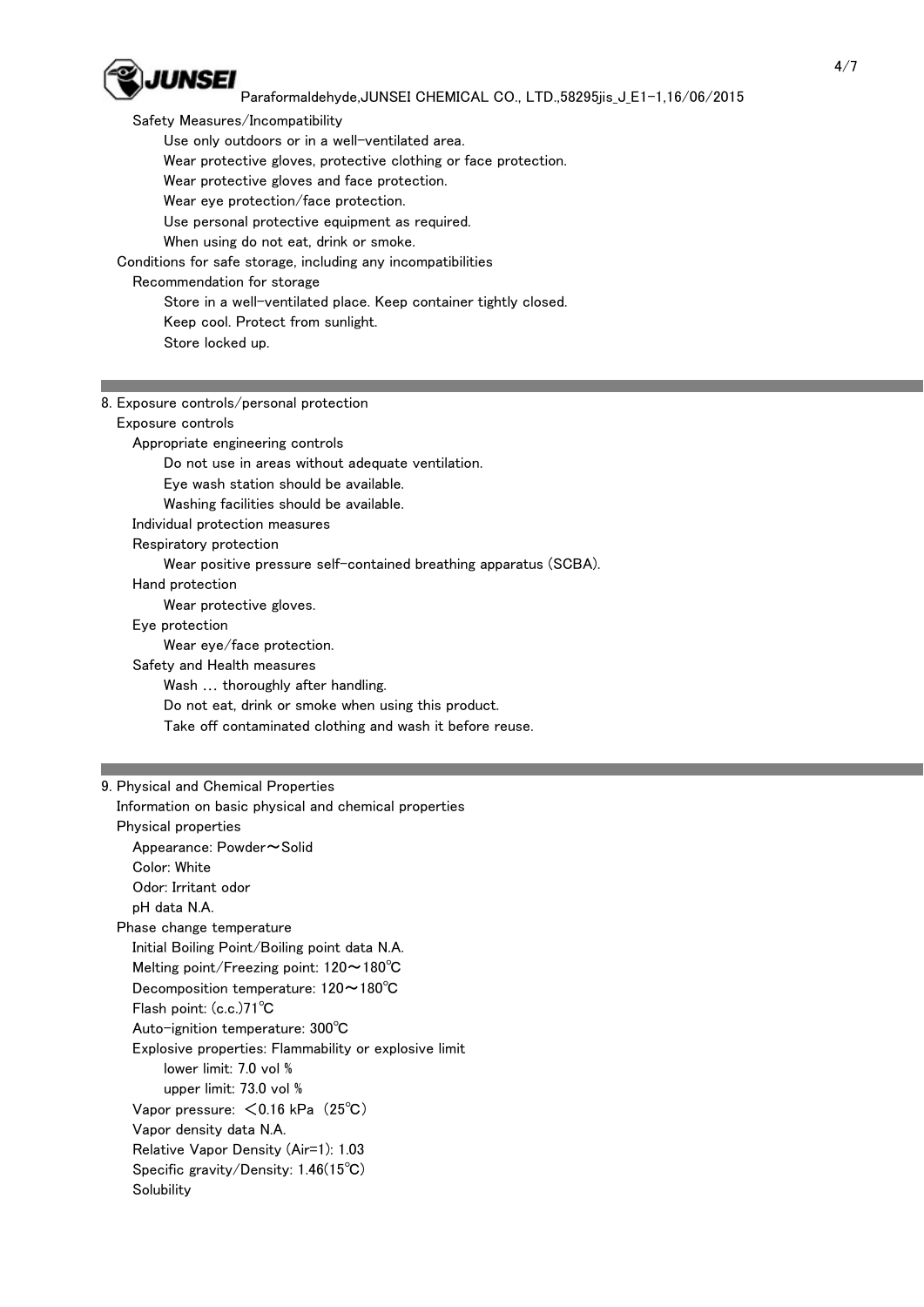

 Solubility in water: 200 g/L (18℃) n-Octanol /water partition coefficient data N.A.

## 10. Stability and Reactivity

 Chemical stability Stable under normal storage/handling conditions. Possibility of hazardous reactions May form explosive dust-air mixtures. Decomposes on heating and on contact with acids, bases and oxidants. This produces flammable formaldehyde. Conditions to avoid Contact with incompatible materials. Open flames. Heat. Incompatible materials Acids, Bases, Oxidizing agents Hazardous decomposition products Carbon oxides, Formaldehyde

11. Toxicological Information Information on toxicological effects Acute toxicity Acute toxicity (Oral) [GHS Cat. Japan, base data] rat LD50 =800 mg/kg (RTECS, 2005) Acute toxicity (Inhalation) [GHS Cat. Japan, base data] mist : rat LC50=1.07 mg/L (RTECS, 2005) Irritant properties Skin corrosion/irritation [GHS Cat. Japan, base data] rabbit:severe irritation (RTECS, 2005) human:irritation (HSDB, 2005 et al.) Serious eye damage /irritation [GHS Cat. Japan, base data] rabbit:severe irritation (RTECS, 2005) human:irritation\* (HSDB, 2005 et al.) \*…No description that the irreversible pathological change was observed. No Allergenic and sensitizing effects data available No Teratogenic effects data available No Carcinogenic effects data available No reproductive toxicity data available Delayed and immediate effects and also chronic effects from short- and long-term exposure **STOT**  STOT-single exposure  $[cat.1]$  [Japan published data] lung ( HSFS, 2000 ) [cat.3(resp. irrit.)] [Japan published data] Respiratory tract irritation ( HSDB, 2005 ) No Aspiration hazard data available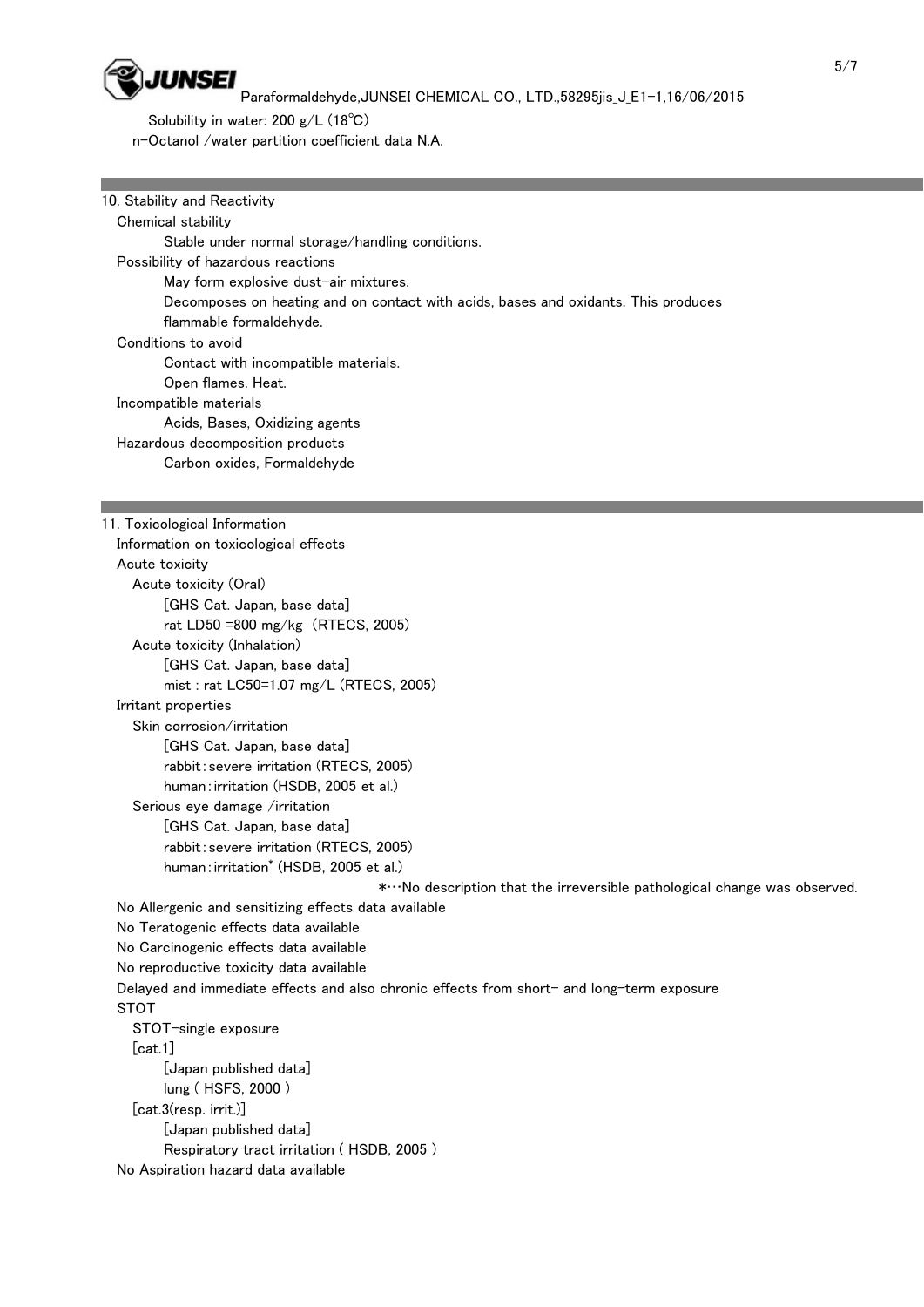

#### 12. Ecological Information

**Toxicity**  Aquatic toxicity Harmful to aquatic life Harmful to aquatic life with long lasting effects Aquatic acute toxicity component(s) data [GHS Cat. Japan, base data] Fish(rainbow trout) LC50=60mg/L/96hr (AQUIRE, 2003) Water solubility 200 g/L (18℃) (HSDB) No Persistence and degradability data available No Bioaccumulative potential data available

13. Disposal considerations

Waste treatment methods

Avoid release to the environment  $(-$  if this is not the intended use). Dispose of contents/container in accordance with local/national regulation.

#### 14. Transport Information

 UN No, UN CLASS UN number: 2213 UN proper shipping name:PARAFORMALDEHYDE Transport hazard class(es): 4.1 Packing group: III ERG GUIDE NO.: 133

#### 15. Regulatory Information

 Safety, health and environmental regulations/legislation specific for the substance or mixture US major regulations

**TSCA** 

Paraformaldehyde

Other regulatory information

 We are not able to check up the regulatory information in regard to the substances in your country or region, therefore, we request this matter would be filled by your responsibility. Regulatory information with regard to this substance in your country or in your region should be examined by your own responsibility.

 Ensure this material in compliance with federal requirements and ensure conformity to local regulations.

#### 16. Other information

GHS classification and labelling

Flam. Sol. 2: H228 Flammable solid

Acute Tox. 4: H302 Harmful if swallowed

Acute Tox. 4: H332 Harmful if inhaled

Skin Irrit. 2: H315 Causes skin irritation

Eye Irrit. 2A: H319 Causes serious eye irritation

STOT SE 1: H370 Causes damage to organs after single exposure

STOT SE 3: H335 May cause respiratory irritation

Aquatic Acute 3: H402 Harmful to aquatic life